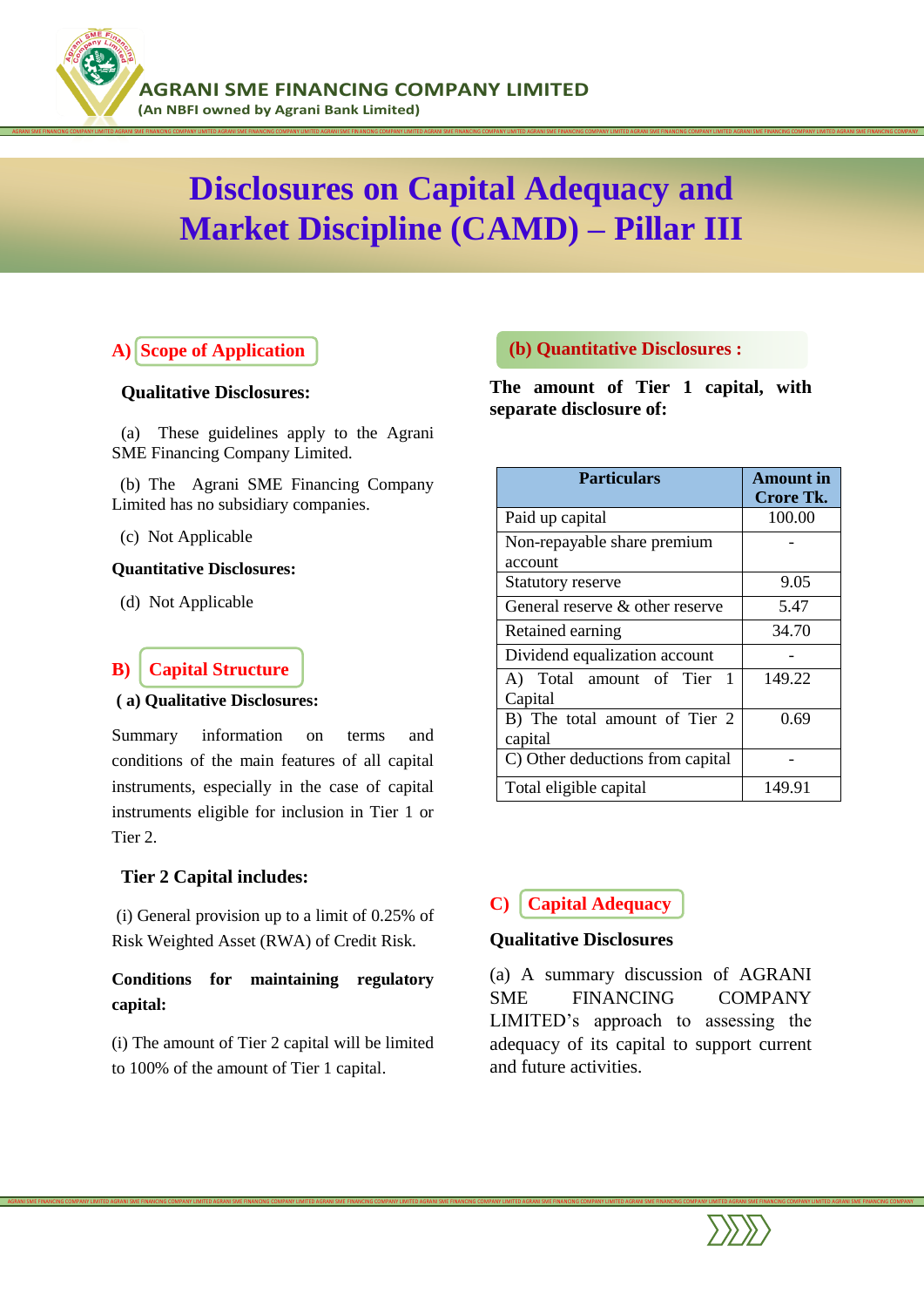

## **Risk Weighted Assets (RWA) and Capital Adequacy Ratio (CAR)**

AGRANI SME FINANCING COMPANY LIMITED has applied Standard Approach for computation of Capital Charge for Credit Risk and Market Risk while Basic Indicator Approach for Operational Risk. Total Risk Weighted Assets (RWA) of the Company is determined by multiplying capital charge for market risk and operational risk by reciprocal of the minimum capital adequacy ratio and adding the resulted figures to the sum of risk weighted assets for credit risk. Total RWA is then used as denominator while total Eligible Capital as numerator to derive Capital Adequacy Ratio.

Strategy to Achieve the Required Capital Adequacy:

- $\overline{\phantom{a}}$  Rigorous monitoring of overdue loans to bring those under 30 days overdue
- $\overline{\phantom{a}}$  Financing clients having good rating as per Company's policy
- Using benefit of credit risk mitigation by taking eligible collaterals against transactions
- $\overline{\phantom{a}}$  Raise fresh capital by issuing bonus share/right issue.

### **Quantitative Disclosures**

| <b>Particulars</b>                                                                       | Amount in<br><b>Crore Tk.</b> |
|------------------------------------------------------------------------------------------|-------------------------------|
| (b) Capital requirement for<br>Credit Risk/Risk Weighted<br><b>Asset for Credit Risk</b> | 219.87                        |
| (c) Capital requirement for<br>Market Risk                                               |                               |
| (d) Capital requirement for<br><b>Operational Risk</b>                                   | 22.25                         |
| <b>Total Risk Weighted</b><br><b>Asset/Gross Income</b>                                  | 242.12                        |

## **Total capital and Tier 1 capital ratio:**

| <b>Particulars</b>             | <b>Ratio</b> |
|--------------------------------|--------------|
| CAR on Total capital basis (%) | 61.92        |
| CAR on Tier 1 capital basis    | 61.63        |
| (% )                           |              |

# **D) Credit Risk**

AGRANI SME FINANCING COMPANY LIMITED AGRANI SME FINANCING COMPANY LIMITED AGRANI SME FINANCING COMPANY LIMITED AGRANI SME FINANCING COMPANY LIMITED AGRANI SME FINANCING COMPANY LIMITED AGRANI SME FINANCING COMPANY LIMITED

Credit Risk is the possibility that a borrower or counter party will fail to meet agreed obligations thus managing Credit Risk for efficient management of a financial institution (FI) has become the most crucial task. Given the fast changing, dynamic global economy and the increasing pressure of globalization, liberalization and consolidation, it is essential that FIs have robust Credit Risk management policies and procedures those are sensitive and responsive to these changes. At Agrani SME Financing Company Limited, Credit Risk may arise in the following forms:

- Default risk
- Exposure risk
- Recovery risk
- Counter party risk
- Related party risk
- Legal risk

## **Qualitative Disclosures**

AGRANI SME FINANCING COMPANY LIMITED AGRANI SME FINANCING COMPANY LIMITED AGRANI SME FINANCING COMPANY LIMITED AGRANI SME FINANCING COMPANY LIMITED AGRANI SME FINANCING COMPANY LIMITED AGRANI SME FINANCING COMPANY LIMITED

(a) The general qualitative disclosure requirement with respect to credit risk including:

 $\bullet$  Definitions of past due and impaired (for accounting purposes)

As per the Bangladesh Bank's Prudential Guideline on Capital Adequacy and Market Discipline for Financial Institutions, the unsecured portion of any claim or

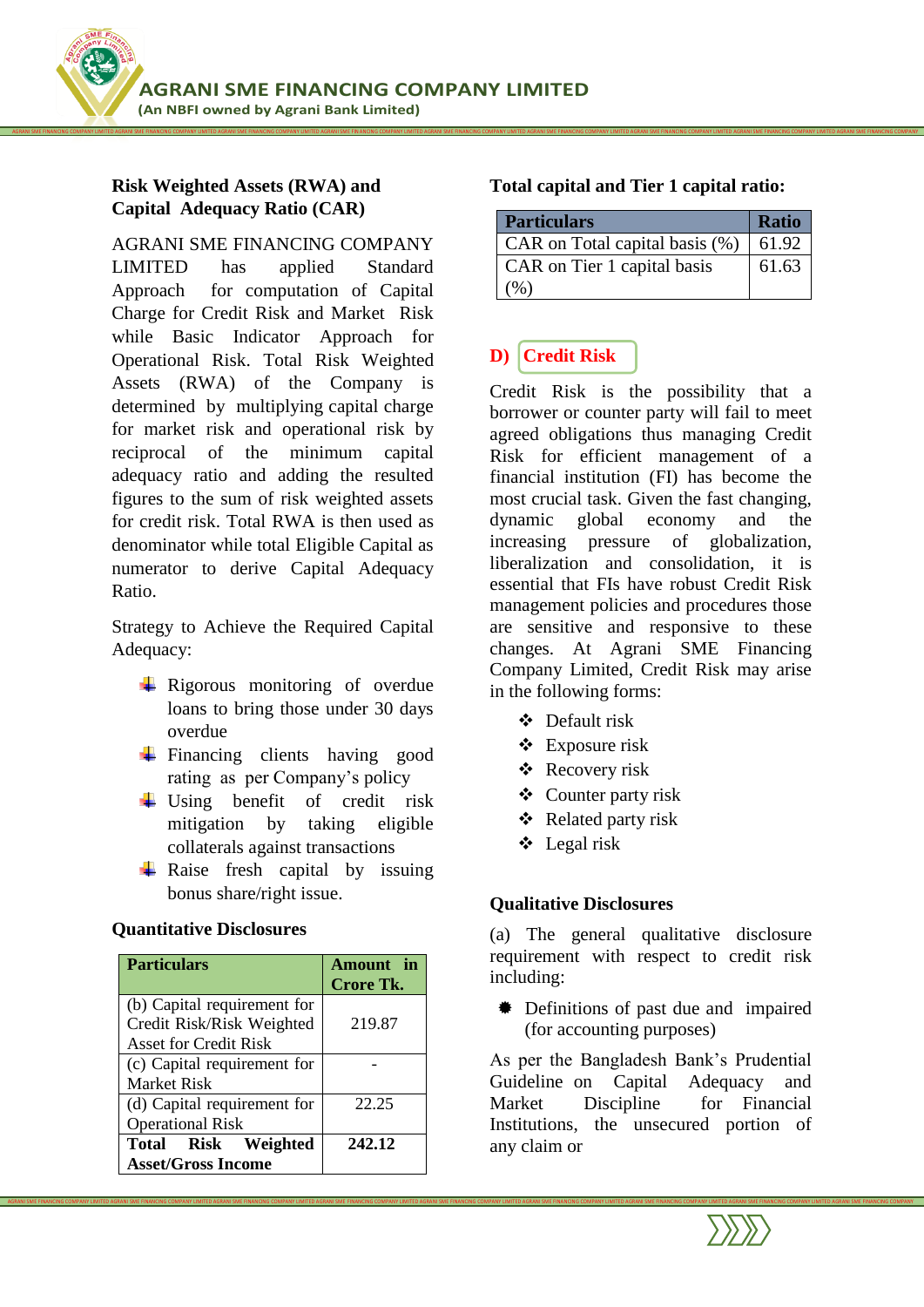

exposure (other than claims secured by residential property) that is past due for 90 days or more, net of specific provisions will be risk weighted as per risk weights of respective balance sheet exposures. For the purpose of defining the net exposure of the past due loan, eligible financial collateral (if any) may be considered for Credit Risk Mitigation.

 Description of approaches followed for specific and general allowances and statistical methods

General provisions are maintained according to the relevant Bangladesh Bank Guideline and Specific provisions are maintained as per the AGRANI SME FINANCING COMPANY LIMITED's internal policy which is much more conservative than Bangladesh Bank Guidelines.

#### **Discussion on FI's credit risk management policy:**

Major Risk that the Agrani SME Financing Company Limited identifies detrimental to its return and market reputation is as follows:

## **Implementation of various strategies to minimize risk:**

Here is an overview of some of the crucial steps carried out by Agrani SME Financing Company Limited to ensure successful risk management program:

- Integrating risk management policies into the Company's top priority;
- Maintaining those values via actions;

Performing risk analysis;

AGRANI SME FINANCING COMPANY LIMITED AGRANI SME FINANCING COMPANY LIMITED AGRANI SME FINANCING COMPANY LIMITED AGRANI SME FINANCING COMPANY LIMITED AGRANI SME FINANCING COMPANY LIMITED AGRANI SME FINANCING COMPANY LIMITED

- Implementation of various strategies to minimize it;
- Building of screening systems to encourage early warnings related to prospective risk;
- Periodic analysis of the management program;

**To encounter and mitigate credit risk, the following control measures are taken place at the AGRANI SME FINANCING COMPANY LIMITED:**

- Vigorous monitoring and follow up by fully dedicated recovery and collection team;
- Strong follow up of compliance of credit policies by appraiser and credit department;
- $\triangle$  Taking collateral, performing valuation and legal vetting on the proposed collateral by our own dedicated technical and legal expert;
- $\triangle$  Seeking legal opinion from external lawyers for any legal issues if required;
- Regular review of market situation and industry exposures;

In addition to the best industry practices for assessing, identifying and measuring risks, the AGRANI SME FINANCING COMPANY LIMITED also considers Guideline for Managing Core Risks of Financial Institutions issued by Bangladesh Bank for management of risks.

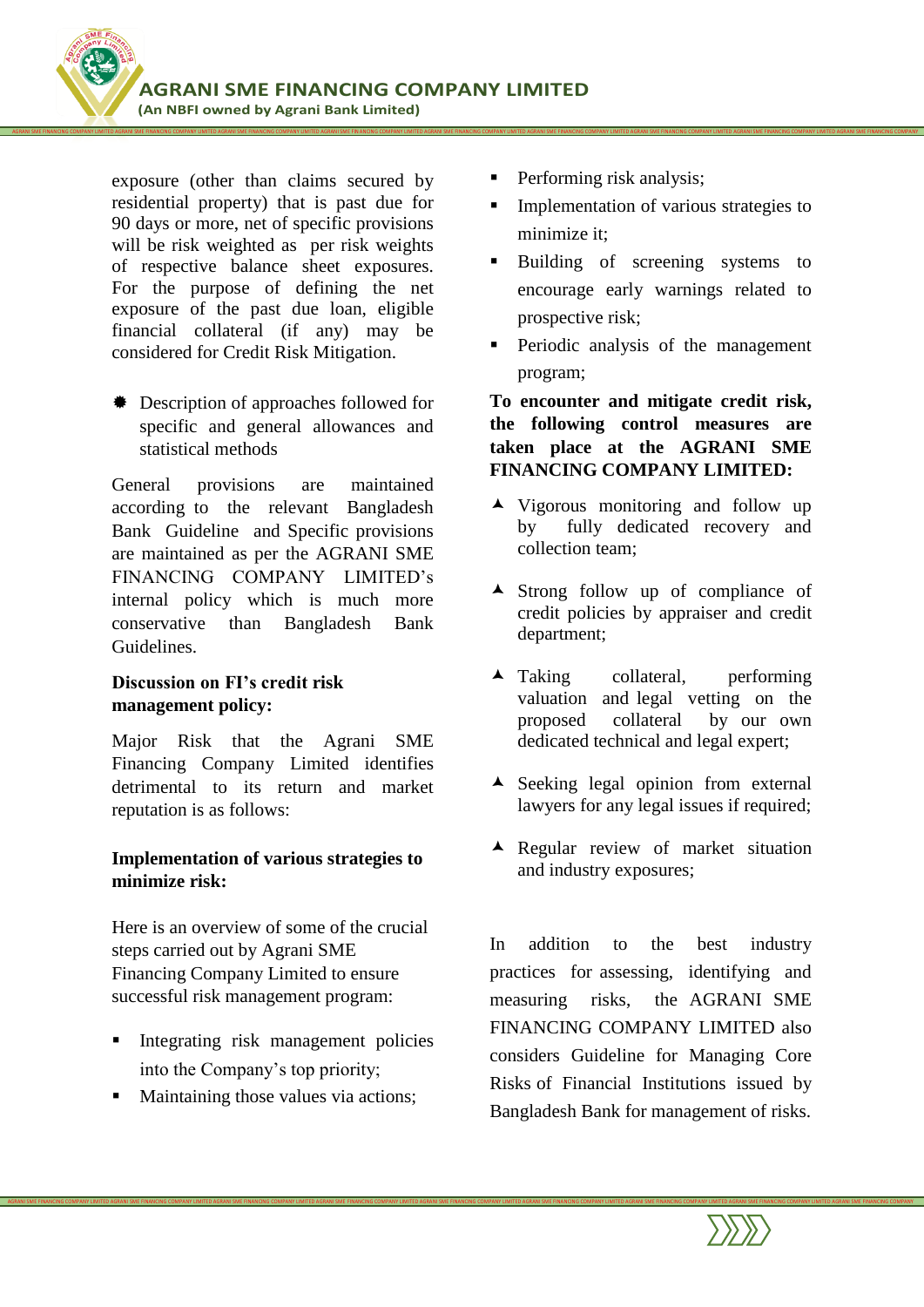# **Approved Credit Policy by the Board of Directors**

The Board of Directors has approved the credit policy for the company where major policy guidelines, growth strategy, exposure limits and risk management strategies have been described/stated. Credit policy is regularly updated to cope up with the changing global, environmental and domestic scenarios.

## **Separate Credit Administration Department**

An independent Credit Administration Department is in place, at AGRANI SME FINANCING COMPANY LIMITED, to scrutinize all loans from risk-weighted point of view and assist the management in creating a high quality portfolio and maximize returns from assets. The Credit department assesses credit risks and suggests mitigations and ensures that adequate security documents are in place before sanction of loan and before disbursement of loans.

## **Special Recovery and Collection Team**

A strong recovery team monitors the performance of the loans and advances, identifies early sign of delinquencies in portfolio and takes corrective measures to mitigate risks, improve loan quality and to ensure recovery of loans in a timely manner including legal actions.

## **Independent Internal Control & Compliance Department**

Appropriate internal control measures are in place at the AGRANI SME FINANCING

COMPANY LIMITED. An Internal Control & Compliance Department has been established to ensure compliance with all internal guidelines, Bangladesh Bank guidelines, operational procedures and adequacy of internal control and documentation procedures.

## **Credit Evaluation**

AGRANI SME FINANCING COMPANY LIMITED AGRANI SME FINANCING COMPANY LIMITED AGRANI SME FINANCING COMPANY LIMITED AGRANI SME FINANCING COMPANY LIMITED AGRANI SME FINANCING COMPANY LIMITED AGRANI SME FINANCING COMPANY LIMITED

To mitigate credit risk, the AGRANI SME FINANCING COMPANY LIMITED searches for credit reports from Credit Information Bureau (CIB) of Bangladesh Bank. The report is scrutinized by Credit Admin Department and Loan Operation Department to understand the liability condition and repayment behavior of the client. Depending on the reports, opinions are taken from the concerned related parties for better understanding about client's credit worthiness.

# **Credit Approval Process**

To ensure both speedy service and mitigation of credit risk, the approval process is maintained through a multilayer system. Depending on the size of the loan, a multilayer approval system is designed. As smaller loan are very frequent and comparatively less risky, lower sanctioning authority is set to improve processing time and associated risk. Bigger loans require more scrutiny as the associated risk is higher hence sanctioning authority is higher as well.

# **Early Warning System**

AGRANI SME FINANCING COMPANY LIMITED AGRANI SME FINANCING COMPANY LIMITED AGRANI SME FINANCING COMPANY LIMITED AGRANI SME FINANCING COMPANY LIMITED AGRANI SME FINANCING COMPANY LIMITED AGRANI SME FINANCING COMPANY LIMITED

Performance of loans is regularly monitored to trigger early warning system to address the loans and advances whose performance show any deteriorating trend. It helps the company to

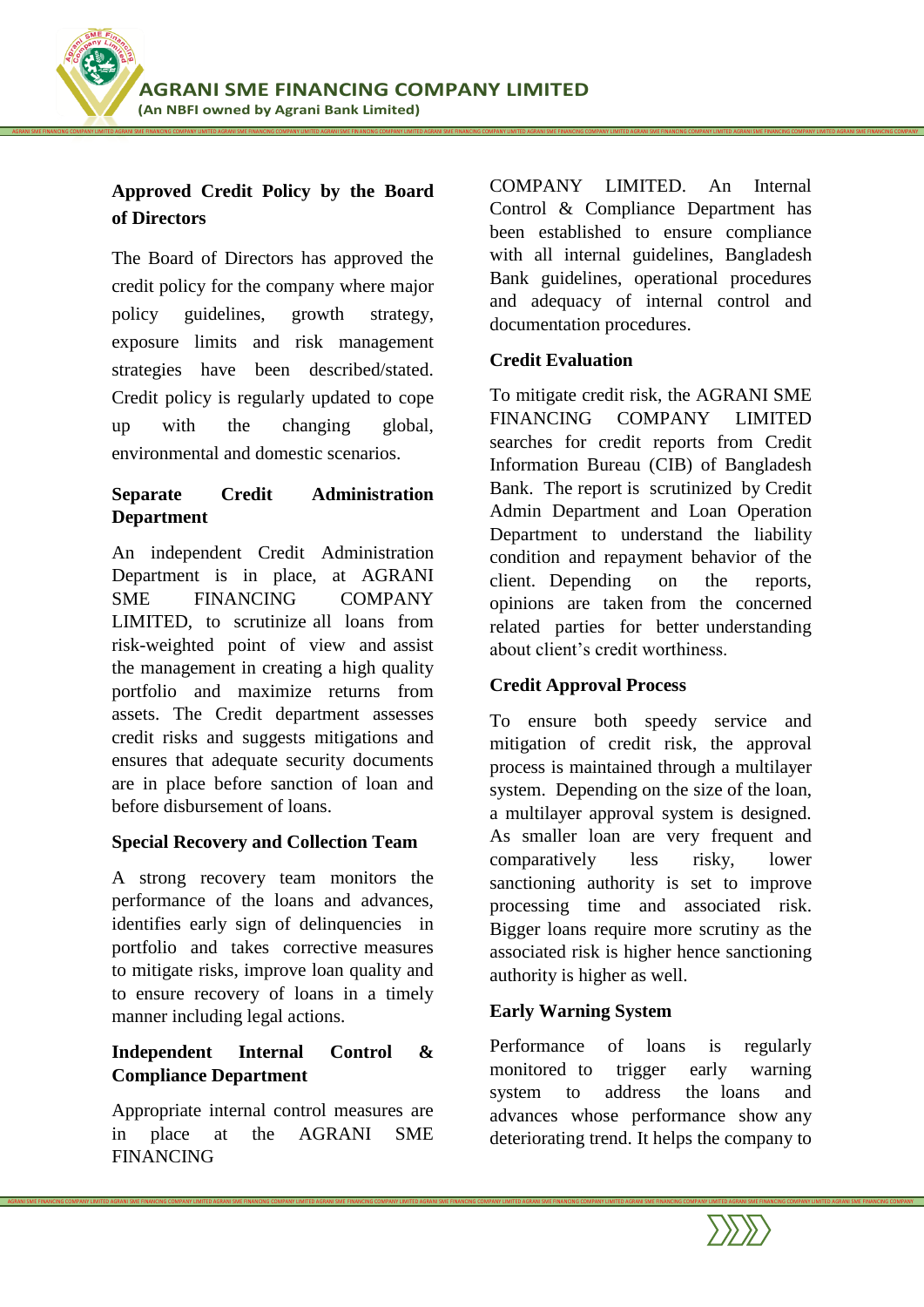

grow its credit portfolio with ultimate objective of protecting the interest of the stakeholders.

#### **Methods used to measure Credit Risk**

As per the directives of Bangladesh Bank, 'The Standardize Approach' is applied by the company to measure its Credit Risk.

## **E) Market Risk**

Market Risk refers to the risk of fluctuation in a variety of markets such as interest rates, prices of securities where the values of assets and liabilities can change and there exists the risk of incurring losses.

# **F ) Operational Risk**

Operational Risk is the potential loss arising from a breakdown in Company's systems and procedures, internal control, compliance requirement or corporate governance practices that results in human error, fraud, failure, damage of reputations, delay to perform or compromise of the Company's interests by employees. Operational Risk may also arise from the following:

- $\triangleleft$  Turnover of trained staff;
- $\triangleleft$  Risk of insider dealings;
- ◆ Leakage of sensitive information;
- $\triangleleft$  Shortcomings of organizational structure:
- Changes in statutory requirements;

#### **Quantitative Disclosures**

AGRANI SME FINANCING COMPANY LIMITED AGRANI SME FINANCING COMPANY LIMITED AGRANI SME FINANCING COMPANY LIMITED AGRANI SME FINANCING COMPANY LIMITED AGRANI SME FINANCING COMPANY LIMITED AGRANI SME FINANCING COMPANY LIMITED

AGRANI SME FINANCING COMPANY LIMITED AGRANI SME FINANCING COMPANY LIMITED AGRANI SME FINANCING COMPANY LIMITED AGRANI SME FINANCING COMPANY LIMITED AGRANI SME FINANCING COMPANY LIMITED AGRANI SME FINANCING COMPANY LIMITED

(i) Total gross credit risk exposures broken down by major types of credit exposure.

| <b>Particular</b>    | <b>Amount</b> in<br><b>Crore Tk.</b> |
|----------------------|--------------------------------------|
| <b>SME</b> Financing | 266.25                               |

(ii) Geographical distribution of exposures, broken down in significant areas by major types of credit exposure.

| <b>Particulars</b> | <b>Amount in Crore</b><br>Taka |
|--------------------|--------------------------------|
| Rural              | 171.25                         |
| Urban              | 95.00                          |
| <b>Total</b>       | 266.25                         |

(iii) Sector wise/ as per nature details of loans and advances.

| <b>Particulars</b>      | <b>Amount in Crore</b><br>Taka |
|-------------------------|--------------------------------|
| Trade & Commerce        | 139.66                         |
| Manufacturing(Industry) | 9.87                           |
| Agriculture             | 106.72                         |
| Servicing               | 6.40                           |
| Others                  | 3.60                           |
| <b>Total</b>            | 266.25                         |

(iv) Loans and advances as per loan nature (General and COVID-19).

| <b>Particulars</b>  | <b>Amount in Crore</b><br>Taka |
|---------------------|--------------------------------|
| General loans and   | 262.61                         |
| advances            |                                |
| Special loans and   | 364                            |
| advances (COVID-19) |                                |
| Total               | 266.25                         |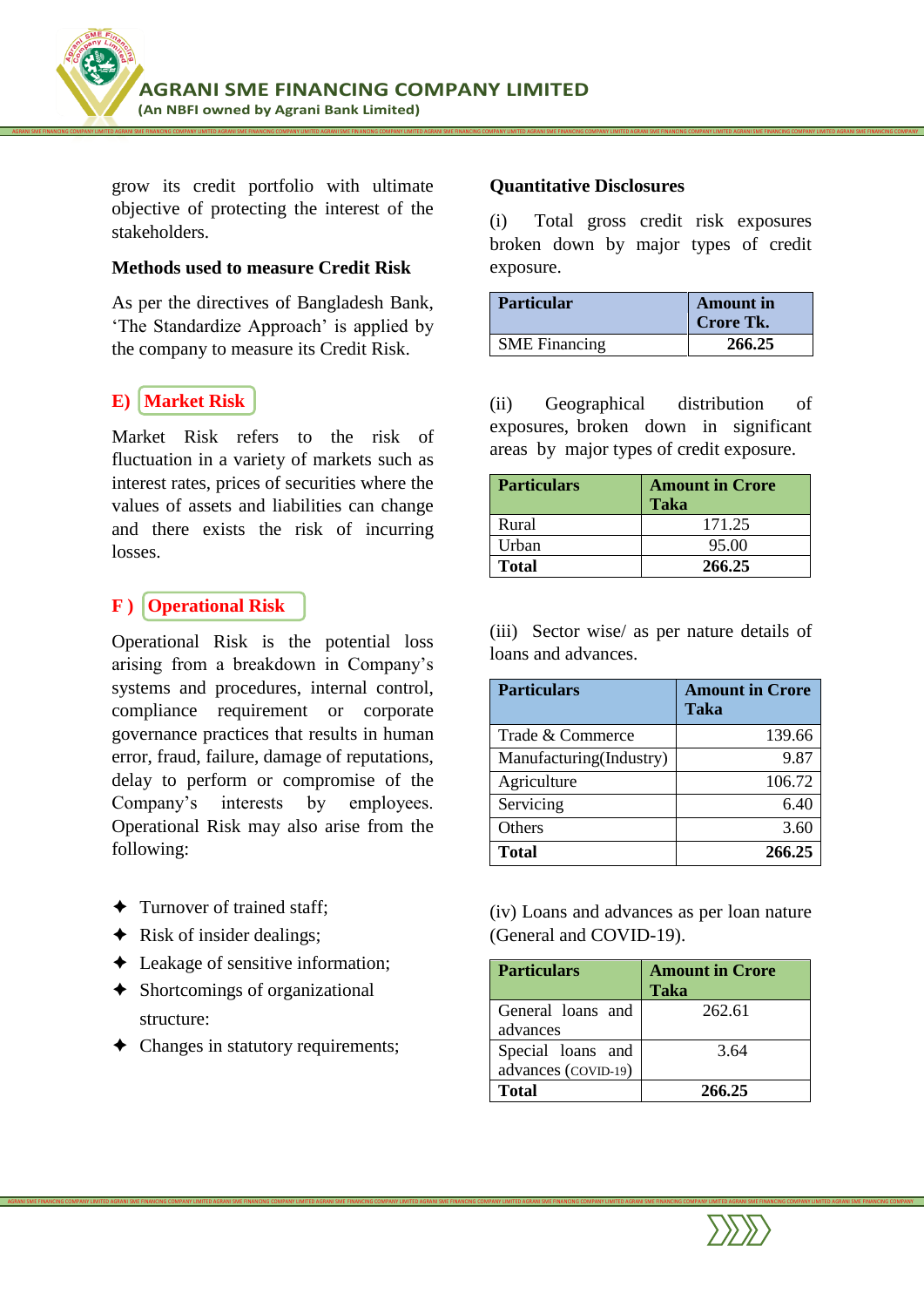

AGRANI SME FINANCING COMPANY LIMITED AGRANI SME FINANCING COMPANY LIMITED AGRANI SME FINANCING COMPANY LIMITED AGRANI SME FINANCING COMPANY LIMITED AGRANI SME FINANCING COMPANY LIMITED AGRANI SME FINANCING COMPANY LIMITED

(v) Residual contractual maturity breakdown of the whole portfolio, broken down by major types of credit exposure.

| <b>Particulars</b>          | <b>Amount</b> in  |
|-----------------------------|-------------------|
|                             | <b>Crore Taka</b> |
| 1 to $30/31$ day(One Month) | 14.08             |
| Over 1 to 2 Months          | 14.09             |
| Over 2 Months to 3 Months   | 14.11             |
| Over 3 Months to 6 Months   | 39.08             |
| Over 6 Months to 1 Year     | 76.12             |
| Over 1 Year to 3 Years      | 100.09            |
| Over 3 Years to 5 Years     | 8.68              |
| Over 5 Years                |                   |
| <b>Total</b>                | 266.25            |

(vi) By major industry or counter party type.

The amount of classified loans and advances of AGRANI SME FINANCING COMPANY LIMITED are given below as per Bangladesh Bank guidelines:

### **Specific, general and special provisions:**

Specific, general and special provisions were made on the amount of classified and unclassified loans and advances of

#### AGRANI SME FINANCING COMPANY LIMITED.

| <b>Particulars</b>      | Amount in         |
|-------------------------|-------------------|
|                         | <b>Crore Taka</b> |
| Provision on classified | 3.36              |
| loans and advances      |                   |
| Provision on            |                   |
| unclassified loans and  | 0.69              |
| advances                |                   |
| Special provision for   | 4.38              |
| loans(Covid-19)         |                   |
| Total                   | 8.43              |

AGRANI SME FINANCING COMPANY LIMITED AGRANI SME FINANCING COMPANY LIMITED AGRANI SME FINANCING COMPANY LIMITED AGRANI SME FINANCING COMPANY LIMITED AGRANI SME FINANCING COMPANY LIMITED AGRANI SME FINANCING COMPANY LIMITED

(vii) Gross Non Performing Assets  $(NPA) = 5.02$  Crore in taka

Non Performing Assets (NPAs) to outstanding Loans and Advances =1.89%

| <b>Movement of Non-Performing Assets</b> |  |
|------------------------------------------|--|
| (NPAs)                                   |  |

| <b>Particulars</b>     | <b>Amount in Crore</b><br><b>Taka</b> |
|------------------------|---------------------------------------|
| <b>Opening Balance</b> | 6.36                                  |
| <b>Additions</b>       | 0.26                                  |
| Reductions (CL         | 1.60                                  |
| Recovery)              |                                       |
| <b>Closing Balance</b> | 5.02                                  |

#### **Performance gap of executives and staff:**

AGRANI SME FINANCING COMPANY LIMITED's recruitment policy is based on retaining and attracting the most suitable people at all levels of the business and this is reflected in our objective approach to recruitment and selection. The approach is based on the requirements of the job (both now and in future), matching the ability and potential of the individual. Qualification, skills and competency form our basis for nurturing talent. Favorable job responsibilities are increasingly attracting greater participation from different level of employees in the AGRANI SME FINANCING COMPANY LIMITED family. We aim to foster a sense of pride in working for AGRANI SME FINANCING COMPANY LIMITED and to be the employer of choice. As such there exists no performance gap in AGRANI SME FINANCING COMPANY LIMITED.